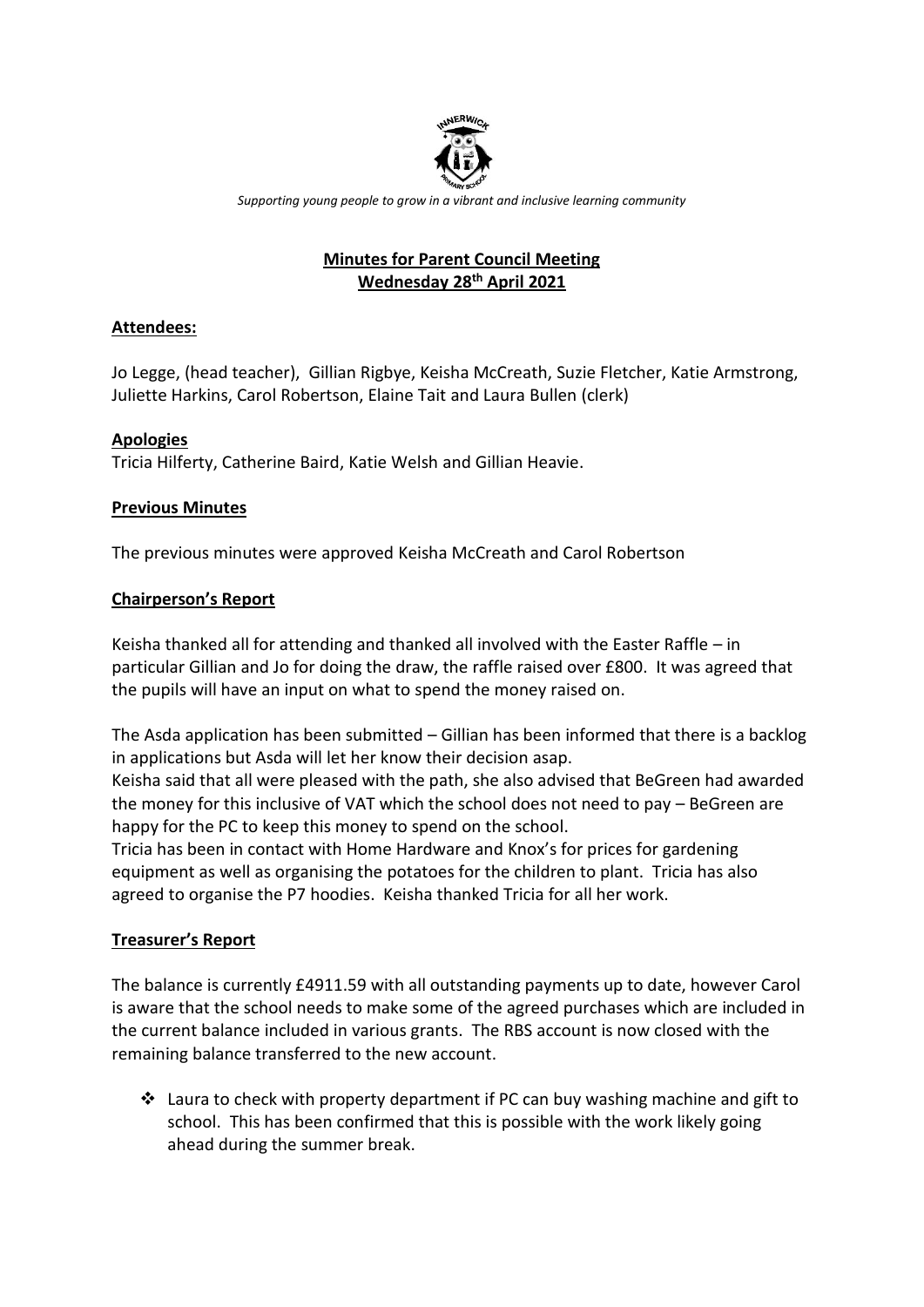The final year end accounts will be done shortly.

#### **Head Teacher's Report.**

This had been sent out prior to the meeting (see attached). Mrs Legge confirmed all had read and invited questions.



.

Questions were raised around Forest Schools and if all children would have the opportunity to participate in this, Mrs Legge explained that this was currently being funded under Pupil Equity funding and that, going forward, she would love to give all the children the opportunity to participate in this but it may not be possible, however she advised that the project this term is based in and around school grounds and all children would have the opportunity to access the woodland in their learning.

Mrs Legge explained the Self Evaluation process in greater detail and all agreed that a questionnaire should be issued regarding this in the first instance.

The change in class structure is due to pupil numbers, staffing is still to be confirmed for next year – we may have an NQT again. Mrs Legge advised that staffing is looked at on a yearly basis and she would confirm staffing details as soon as she had the information.

The Robots have now arrived which the parent council agreed to help fund at a cost of £78.52. the relevant software is to be installed on laptops and staff will require training to enable these to be used.

Mrs Legge also advised that she will be issuing a travel survey in the near future.

#### **Fundraising**

Suzie suggested a sponsored litter pick may be a way of raising money for the school – she is happy to contact companies regarding sponsorship of this with an aim to this taking place the end of May/beginning of June.

If restrictions allow the possibility of having a barbecue was discussed with the food being subsidised but perhaps with a tombola or raffle to raise funds.

The possibility of having a stall at the flower show was also discussed – selling crafts and/or ice cream